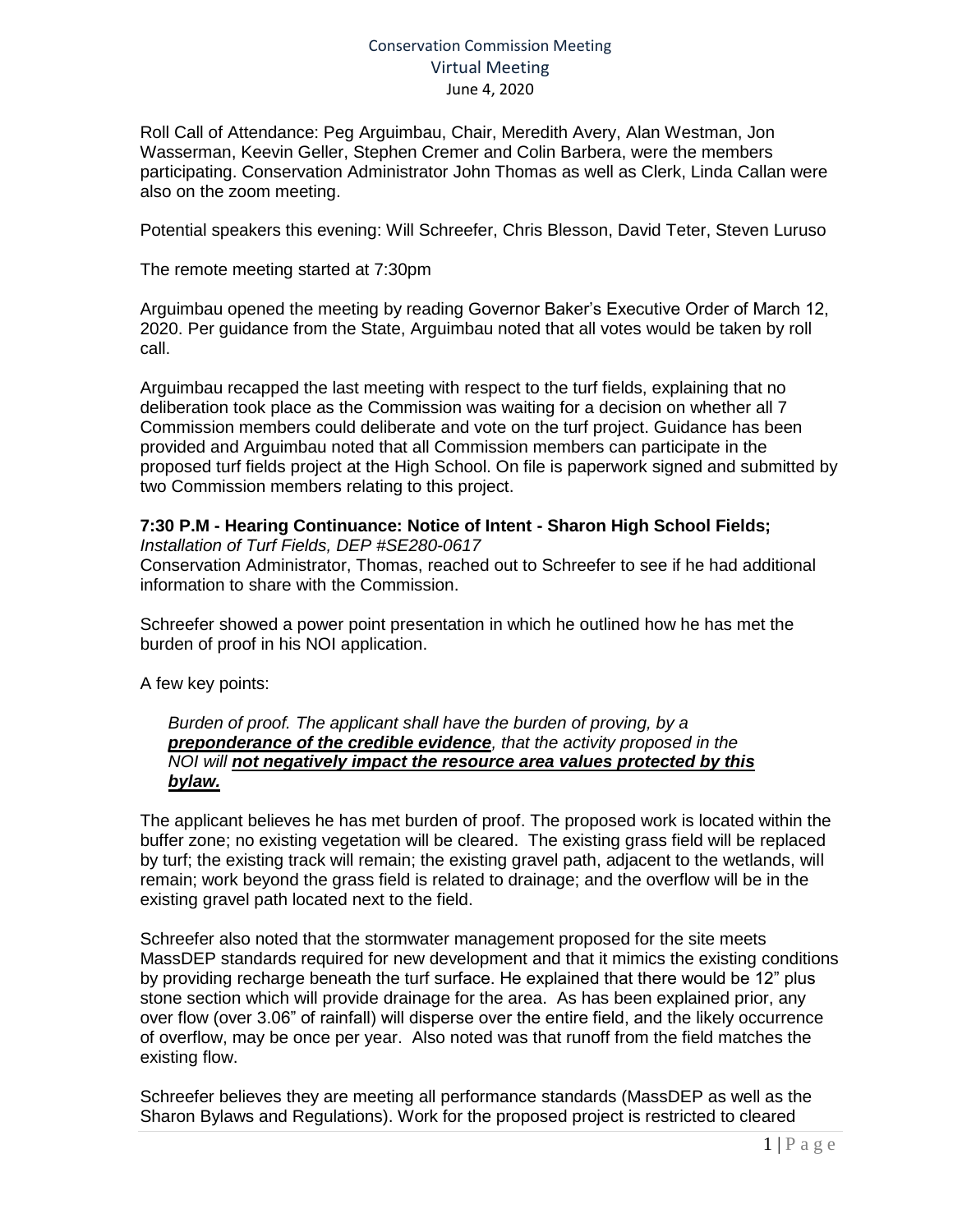areas only; they are maintaining existing, undisturbed vegetation located within the buffer, and will be providing MassDEP with a compliant stormwater design.

Further, over the course of several meetings, the applicant has presented numerous reports for the Commission to review. Schreefer also said that there are no specific standards provided in either the MassDEP or the Town of Sharon Rules and Regulations with respect to the materials being proposed for the turf field. There are no specific rules, regulations, calculations, or other info than can be provided to prove compliance for work regulated under the wetlands protection act as no standard exists.

Nitsch Engineering, Warner Larson Landscape Architects, David Teter Consulting and Weston & Sampson have all been involved in the process. If there are any additional questions, all consultants are on the call and available to answer.

Arguimbau then opened up the call to any comments from those in the audience.

Debbie Tatro, 10 Sturges Road. She wished to comment on the presentation by Schreefer. She understands that the landscape architect is following standards prior to knowing whether there may be PFAS in artificial Turf. She is concerned with infiltration of water under the field. Tatro noted that it is known that PFAS are water soluble and that they are able to travel with the water and travel through infiltration. She also inquired about a rebuttal report from Teter Consulting. She never saw that report and asked who received. Tatro believes that the previous presentation by the consultant for this project consisted only of industry talking points. It is her belief that there was no science behind any of the statements made. It is her belief that PFAS will be in the turf field. Further, she was confused by the statement Teter made about there being no flame retardants in turf and that he stated that he always made sure that there were no flame retardants in turf to be installed, yet, he then asked the landscape architect about flame retardants in turf, who responded, that there were, at times, the use of flame retardants.

Schreefer: A report on 1/27/19 Standing Building Committee meeting noted concerns which were raised in the Standing Building Committee meeting. The prepared report addresses concerns raised up to that point. That report was not intended as rebuttal to the last Commission meeting. Tatro asked who had access to the report. (it is available to anyone wishing to review).

Avery asked if this was new information and Arguimbau asked Schreefer if he could write an encapsulation to the rebuttal report.

Chris Blesson, Architect. The report being discussed was provided to the Standing Building Committee after its January 27th meeting. The report is a public document and has also been provided to Commission as part of the filing for this project. Blesson and his team do not believe anything new has come up.

Arguimbau: concerning the potential impact to the buffer zone, she inquired what would be the impact to the buffer itself, and what will be different with the buffer after completion of the project. The Commission is charged with protecting the natural wetland resources. There is a stream which leads into the lake. Arguimbau is concerned with water flowing into the lake from the turf field and according to the WPA Act, that is what the Commission is charged with protecting. Arguimbau then asked if there were any Commission members who wished to comment on potential impacts to the Resource Areas.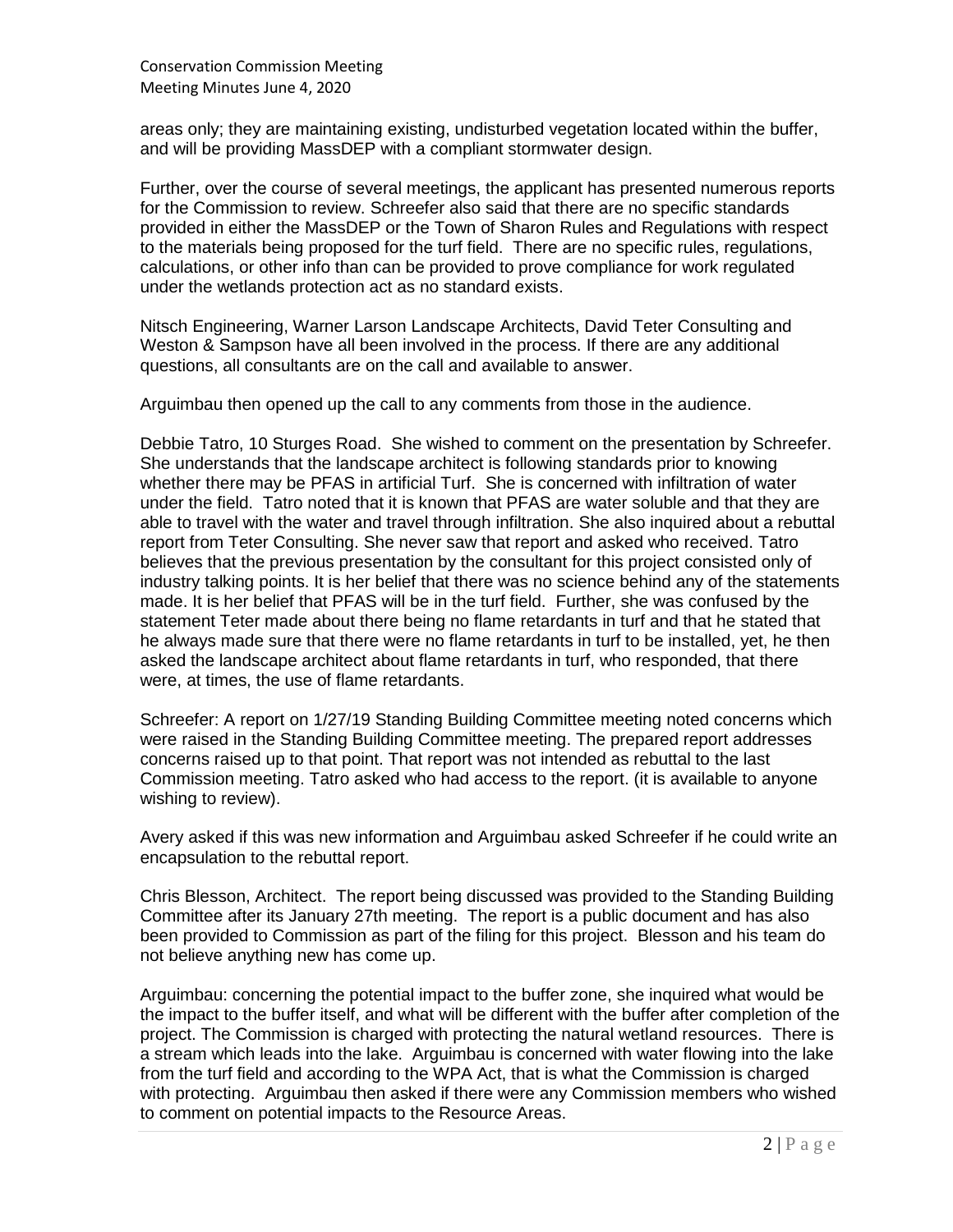There was some confusion with Arguimbau's statement. She further clarified, that she believed there to be a change in character in the way the buffer would function if a turf field were to be installed. While looking at preponderance of the evidence, and evidence submitted from lots of people, Arguimbau explained that the Commissions focus should be on the resource area which the Commission is charged to protect.

Colin Barbera asked for clarification: He understands that the Town of Easton's water is contaminated. He also heard that the Sharon Water department believes that the contamination is not caused by the turf field. DEP is currently investigating, but has not made any determination of the contamination. Barbera would like this information prior to making any decisions. Arguimbau responded that the Commission needed to stay focused. She believed that it was dangerous for the Town Water Department to say contamination is not from turf field.

Avery responded that probably can't say definitively that PFAS came from the turf as PFAS comes from all over. There has been lots of time and research spent on both sides regarding the turf field. She believes that the focus should not be just on PFAS, but the Commission should look at the bigger picture, the potential impact to the buffer if a turf field were to be installed.

Westman: lots of information has been presented. There has been a lot of talk about the usage of fields in town. However, he believes that the Commission's purview is not about field usage, but rather, on the Commission's role to protect the wetlands. He is having a difficult time in coming to a decision. Lots of professionals, along with third party reviewers and reviewers of the third party have been hired by the Town.

Wasserman agrees with Westman. Be believes the Commission should look at performance standards in bylaw. He is not having as hard a time with the preponderance of evidence as others. It is his belief that the filing meets performance standards, but what makes him nervous is that a lot of time has been put into this project. The town has spent a lot of money to get to the right answer, but what Wasserman is struggling with, is that it is hard to prove a negative. He acknowledges that PFAS are not good, but he does not believe, from information presented, that PFAS will come from the turf. He also is struggling to wrap his head around which direction to go. With regards to the stormwater report, and the data presented for the turf field, he does believe that the performance criteria have been met.

Cremer: spoke about comparing effectiveness of certain materials. Spoke about how lead paint was superior to today's paint, and how gasoline with alcohol is not as good as leaded gasoline. He is not convinced that something in synthetic may not be dangerous, and he can't approve something untested in the environment. He is strongly opposed to making a decision as it is his belief that there are alternatives/locations in town where a turf field is appropriate and where there would be less impact. He has found that there has been no evidence of safety presented and is concerned with potential dangers. He is also concerned with installation of turf at this location and the impact to the environment.

Geller –Agreed that the Conservation Commission is charged with protecting impacts to natural resources and to protect the resource areas.

The Town has hired consultants who have done a fine job presenting the information.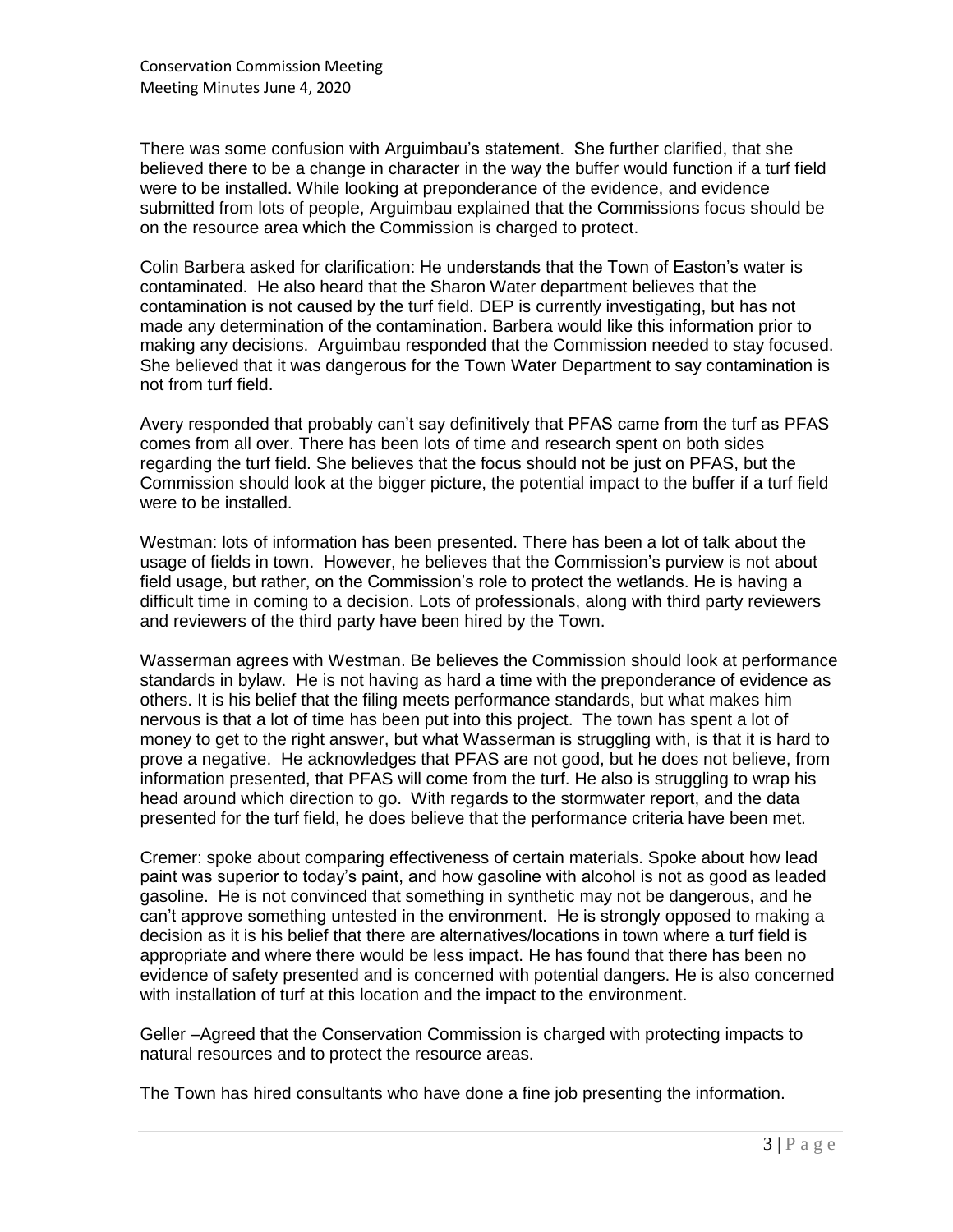Conservation Commission Meeting Meeting Minutes June 4, 2020

Geller is concerned with reacting to what we may think will happen instead of focusing on what, if any, impacts to the natural resources are. It is his belief that the proposal in front of the Commission meets performance standards for the project. Though many have opposed this project, it is Geller's belief that the arguments against the use of artificial turf are anecdotal. He does not believe it is the job of the Commission to make or enforce laws, but rather, to determine effects on the natural resources. Geller agreed with statement made by Wasserman, that it is not the Commission's purview of whether the natural grass is used or if turf is used, but our purview is the effect on natural resources. Based on what has been presented, Geller does not see anything to deny the project because of what could or might be in the future.

Arguimbau explained that the Commission has received a great many emails, of which the majority where not in favor of the project. Those against the field gave reasons such as environmental impact and concern for the lake; those in favor mentioned the need for more fields, benefit to athletes (77 against; 22-23 in favor). Arguimbau agrees that this is not an easy decision. Avery made a great point, in noting not to make PFAS the point of focus, but on what the resource area may look like as a result of this project. Arguimbau does not wish to be part of something which would result in a loss of a resource. She believes risking the character of the buffer is too steep.

Westman: Question for Chair of Standing Building Committee – if turf field is denied, will the current grass be torn up and redone? Westman noted that the maintenance of real grass ties into other concerns, including maintenance costs.

Wasserman: a couple of people mentioned another location in town. He was wondering if that option had been discussed. Arguimbau said that other locations have been discussed, but that it was not mentioned in the project scope for this project.

Arguimbau: Plenty of information has been presented, both from the hired consultants as well as from knowledgeable town residents. The specific location of the turf field is of concern. 8,800 square feet lies within the Commissions jurisdiction (buffer zone). The lake is located directly across the street. She believes Commissioners need to look at the potential harm to the resource area if a turf field is installed.

Avery: Consultants have done an excellent job. Trying to prove a negative is impossible. For her though, it comes back to even if there were no PFAS in the manufacture of the turf field, it comes down to the volume of plastic to be installed next to a resource area which is problematic. At this location, Avery does not believe that a "plastic" field is appropriate.

Cremer: concern with a statement architect made. He has reviewed the reports provided from both the applicant and Sustainable Sharon. He can't remember exactly the statement made, but noted that it was something to the effect that the architect is only delivering what the client (the Schools) has asked for, and that is why the recommendation is for a turf field and not grass. Cremer seriously doubts that a field at this location would be a benefit to the town.

Barbera: He has played on turf fields as well as coached. He is concerned with the grass blades potentially ending up in the lake and in the towns drinking water.

Judy Crosby, Condor Road, Member of Sharon School Committee. In response to has a turf field been looked at elsewhere: no, it was not considered. The project is a high school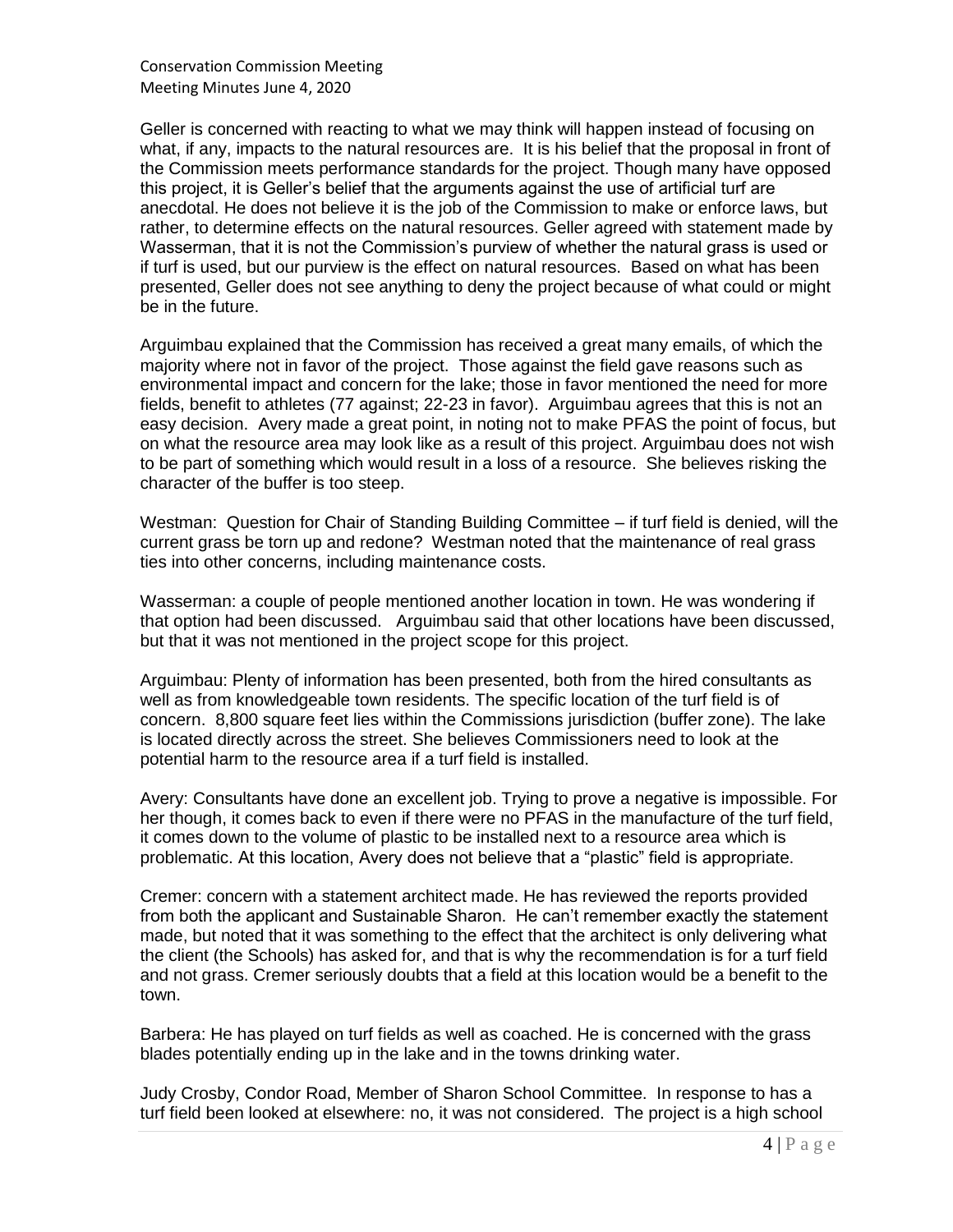project so to look elsewhere was not an option. By saying no to this project means that there will be no turf field in the near future as the Town would need to pass additional debt.

The existing grass field will need to be replaced and will cost a significant amount of money. The current field is unsafe. There will also be an added cost to bus athletes elsewhere.

Chris Blesson, Lead Architect in response to a statement made earlier by Cremer regarding a letter written. Blesson explained his firm was hired by the schools. They were his client. The letter in question was meant to be neutral and he takes exception of Cremer's comment.

Debbie Tatro: responding to Geller comments. Problem is high level of fluorine is indicative of the presence of PFAS. Further, Sustainable Sharon did not present anecdotal evidence. Letters presented to the Commission have all been peer reviewed.

Steve Smith, 1 Old Wolomolopoag Road. He did not intend to speak this evening. He is a member of the Standing Building Committee. His committee voted in favor of a turf field 7-3. He believes installation of a turf field is the right solution.

Arguimbau asked Commission if they would like to make a motion vote on turf field or if they would like to continue the hearing to the next meeting. She was not sure of the benefit to put off the vote, but it was up to the Commission.

**Motion:** to install turf field at the High School Geller, Avery 2-5 (motion fails) Roll call vote: Argiumbau – No; Avery – No; Westman – No; Cremer – No; Wasserman – Yes; Barbera – No; Geller – Yes

The motion to allow the installation of turf field fails, with two in favor and 5 opposed.

Arguimbau thanked everyone for all the hard work put into this. She asked Blesson if should close the hearing (NOI) or will they go back to Standing Building Committee and file with another NOI. Arguimbau noted that the existing NOI can be amended. She will send tonight's vote over to the Standing Building Committee. She does not believe that a new filing needs to be submitted, but that he project can be amended using the same DEP file number.

Arguimbau asked Thomas to check with DEP for guidance on issuing a new number (close hearing), or could the hearing be continued. Either way, the project will be re-opened with an amended plan. For now, will leave the project open and to be continued. The next Commission meeting is scheduled for June  $25<sup>th</sup>$ .

#### **New Business:**

John McGowan, 127 Beach Street. He will be filing an RDA for his proposed project to build a grade-level deck/platform on the lakefront parcel of his home. He provided a brief overview of his project: the platform surface will be composed of composite decking atop 2X6 framing and will be 24X20. He owns a 25 strip of land and the platform will run from lot line to lot line. The platform will sit approximately 10 to 15 feet from the water's edge.

The hearing for this project is scheduled for June  $25<sup>th</sup>$ . Thomas will mark the proposed platform/deck and Commission members are encouraged to drive by the site.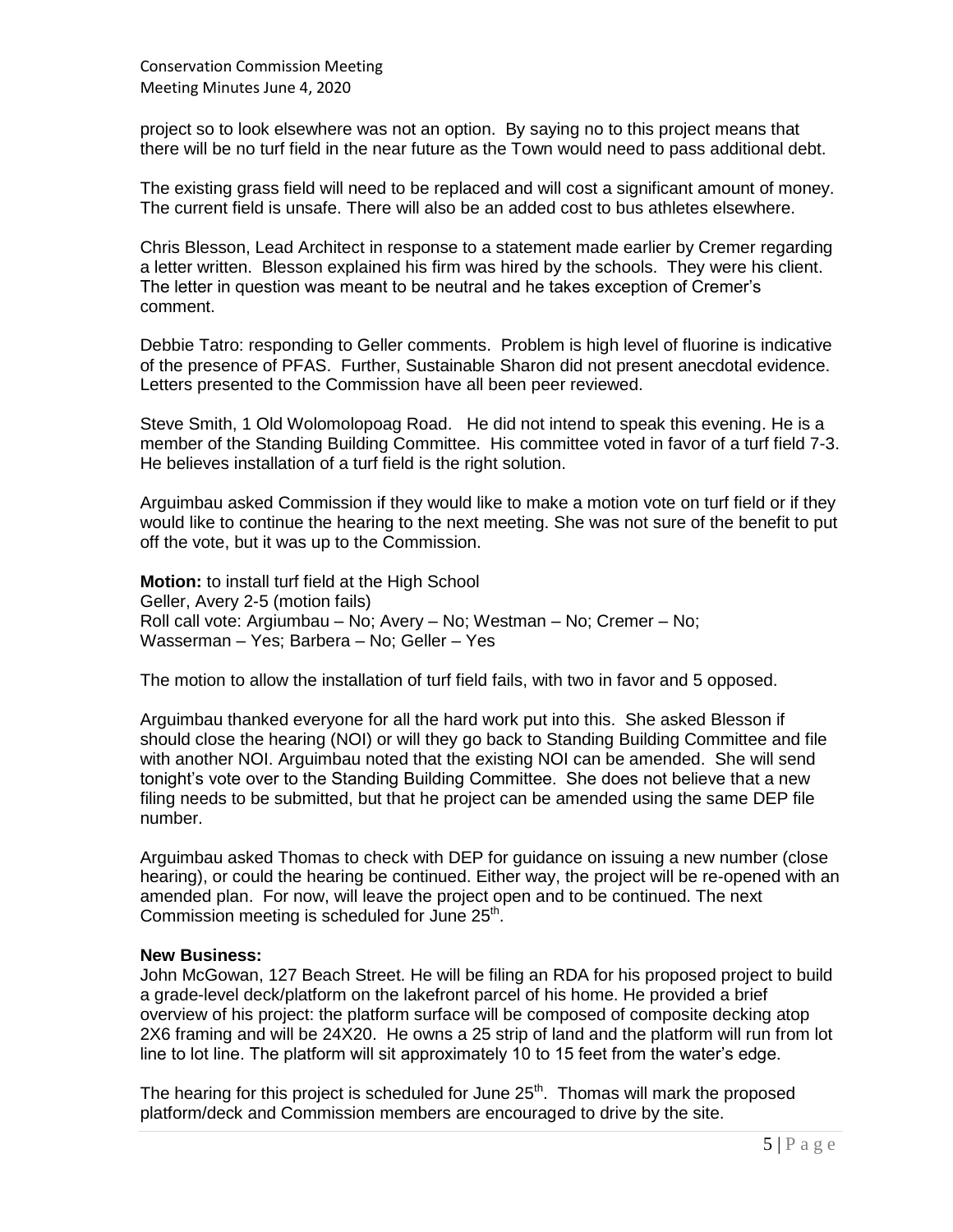Conservation Commission Meeting Meeting Minutes June 4, 2020

McGowan informed Commission members that he purchased and built the home in 2018/2019. In building of his home, he went to great lengths for the home to be environmentally friendly, given its proximity to the lake and wetlands. He has discussed his proposed projects with abutters and they are supportive. The area has been rundown of late and McGowan would like to clean up the debris and build the deck/platform. He spoke with the prior Conservation Administrator about the proposed project.

### **Approval of meeting minutes dated May 21, 2020.**

Edit: change sentence - from *grass* blades to *turf* blades.

**Motion** to accept minutes of May 21, 2020 as amended Cremer, Wasserman 6-0-1 (motion passes) Arguimbau - Aye; Avery – Aye; Wassermain – abstain; Barbera – Aye; Westman – Aye; Geller – Aye; Cremer - Aye

#### **Lake Update:**

Thomas noted that the lake is at 10 feet. For this time of year, the lake is a bit low. He has been monitoring the lake daily and explained that with lots of tree pollen accumulating in the water, he has been trying to flush it out. Additionally, it has not rained much in the past five to six weeks. He is hoping that there will be some rain this weekend. Other impacts to the level of the lake could be that with more people home now, it is possible that use of residential water could also be having an impact upon the lake level.

Thomas will continue to monitor the lake.

**Briggs Pond:** Thomas has been in contact with Esther Weiner regarding concerns she has with the level of water at Briggs Pond. According to Weiner, her property is seeing flooding due to the high water level of Briggs Pond. Thomas put in stakes at Weiner's property to monitor the water level. The Trustees of Briggs Pond met with Thomas and Weiner. Concern is that the depth of Briggs Pond is not that deep and they do not want to let out too much water. Trustees have agreed to work on developing a policy to better manage the Pond level with an understanding that the Trustees are responsible to all of the homeowners along Briggs Pond. Towards the end of summer, a water gauge will be installed. The Trustees will work on a policy and consult Thomas if needed.

The Planning Board is meeting on June  $18<sup>th</sup>$  to review the bridge project on Maskwonicut Street. Hearing is for a scenic road. Commission members are encouraged to attend this meeting. This is a MADOT project and they don't need to present to the Commission, however, most utilities, out of courtesy, do present to the Commission. It is hoped that MADOT will install erosion control measures, but hearing is for a scenic road, and not environmental impact.

Thomas noted that MADOT has an exemption for bridge replacement projects, but believes this project extends beyond just a bridge repair. It looks as if eminent domain will come into effect with MADOT taking land to make the road wider. Grateful for O'Cain, Town Engineer, inviting us to the meeting, and hopefully MADOT will listen to concerns from Commissioners on the proposed project.